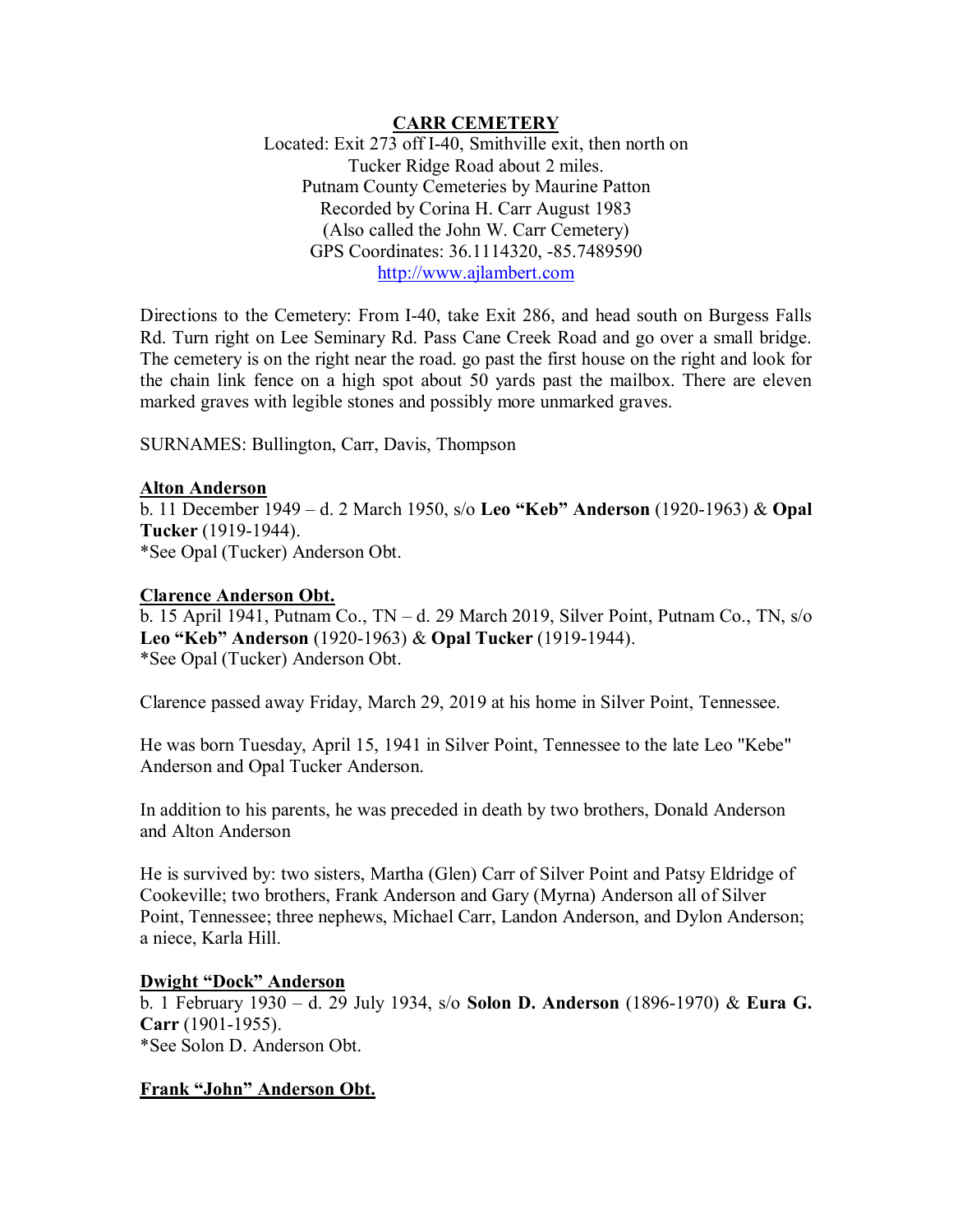b. 30 August 1945 – d. 2 April 2022, Silver Point, Putnam Co., TN, s/o **Leo "Keb" Anderson** (1920-1963) & **Opal Tucker** (1919-1944). \*See Opal (Tucker) Anderson Obt.

Graveside service and interment for Frank "John" Anderson, 76 of Silver Point, were held Monday, April 4 at 2 PM at the Anderson-Carr Cemetery on Tucker Ridge in Silver Point. Debbie Goff delivered the eulogy.

Mr. Anderson died Saturday, April 2, 2022 at his home.

He was born August 30, 1945 to the late Leo and Opal Tucker Anderson.

In addition to his parents, he was preceded in death by brothers: Alton, Donald and Clarence Anderson.

Frank was a retired superintendent in the construction business.

Survivors include Sisters Martha (Glenn) Carr of Silver Point, Pat Eldridge of Cookeville, brother Gary (Myrna Jo) Anderson of Silver Point.

Baxter Chapel of Hooper Huddleston Horner Funeral Home is in charge of arrangements (931) 858-2134. You may share your thoughts and memories at [www.hhhfunerals.com.](http://www.hhhfunerals.com./)

Heritage Citizen, Cookeville, TN: 4 April 2022

# **Opal (Tucker) Anderson Obt.**

b. 28 June 1919, Putnam Co., TN – d. 14 August 1994, Putnam Co., TN, md **Leo "Keb" Anderson**, b. 6 January 1920 – d. 4 June 1963, (PVT US Army WWII), s/o **Solon D. Anderson** (1896-1970) & **Eura G. Carr** (1901-1955). Opal (Tucker) Anderson, d/o **James Oscar Tucker** (1884-1974) & **Nola Jones** (1885-1950). \*See Frank "John" Anderson Obt. \*See Solon D. Anderson Obt. \*See Jesse E. Carr

**SILVER POINT** - Funeral services for Opal Anderson, 77, of Silver Point will be held in the chapel of Baxter Funeral Home on Tuesday, August 16, 1t 2:00 p.m. Burial will be in the Carr Cemetery on Tucker Ridge.

Mrs. Anderson died Sunday, August 14, 1994, at the home of her daughter, Pat Eldridge, in Cookeville.

Daughter of the late Oscar and Nola Jones Tucker, she was born June 28, 1919, in Putnam County.

Mrs. Anderson was a homemaker and a member of Freewill Baptist Church.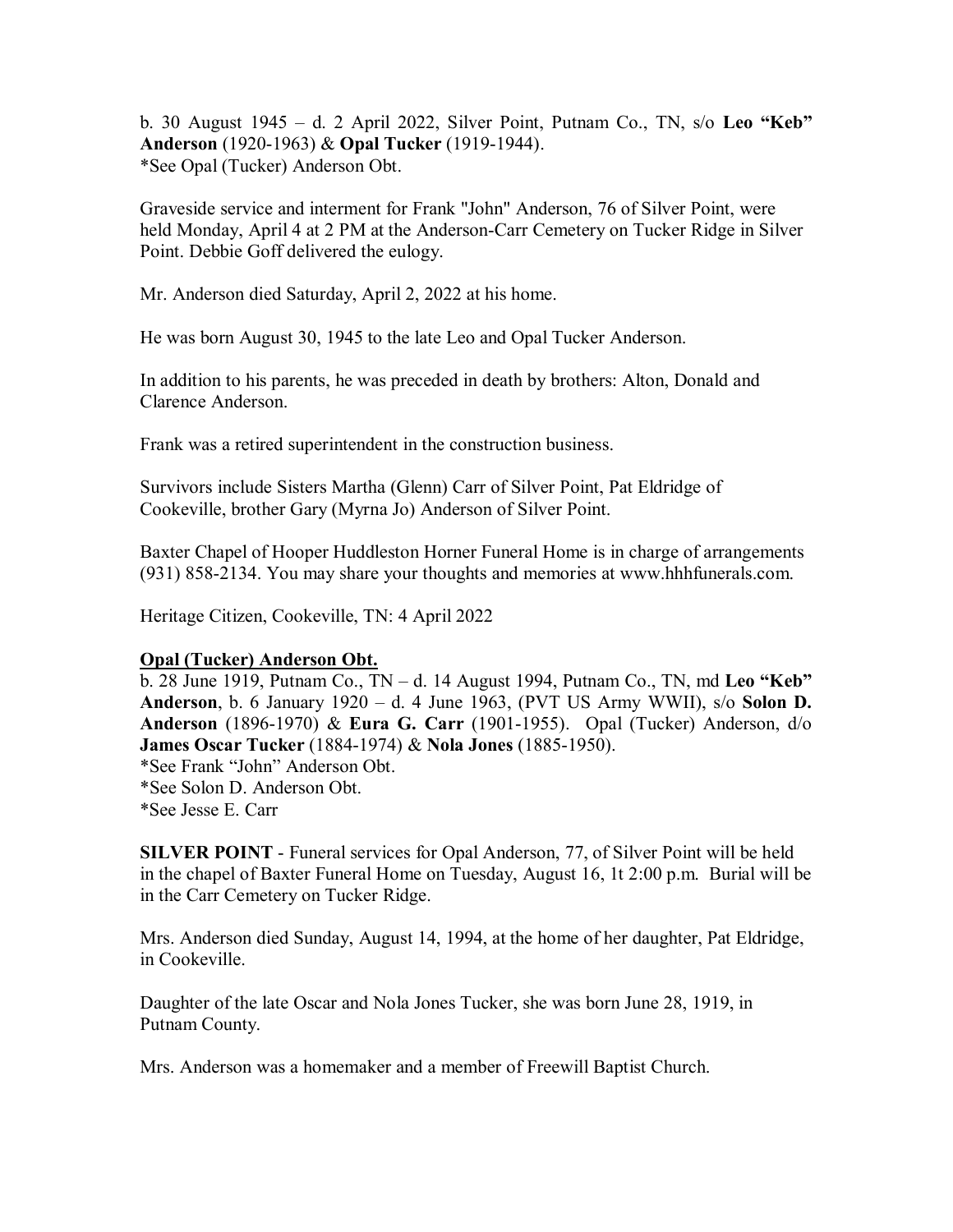In addition to Mrs. Eldridge, her family includes one other daughter, Martha Carr of Baxter; four sons, Clarence, Gary and Donald Anderson, all of Silver Point, and Frank Anderson of Baxter; one sister, Beulah Steele of Baxter, and four grandchildren, Michael Carr and Landon, Dylon and Karla Anderson.

In addition to her parents, she was preceded in death by her husband, Leo "keb" Anderson, and one son, Alton Anderson.

The family is receiving friends today at the funeral home.

Bro. Tex Boles will officiate at the services.

Herald-Citizen, Cookeville, TN: 15 August 1994.

## **Solon D. Anderson Obt.**

b. 31 May 1896, Putnam Co.,  $TN - d$ . 13 October 1970, Putnam Co., TN, md on the  $28<sup>th</sup>$ of February 1919, Putnam Co., TN to **Eura G. (Carr) Anderson**, b. 31 December 1901, TN – d. 25 April 1955, d/o **Jesse E. Carr** (1870-1954) & **Mary Frances Tucker** (1880- 1954). Solon D. Anderson, s/o **Joseph "Joe" Bird Anderson** (1867-1918) & **Nancy Jane Bennett** (1870-1951), both buried in Wallace - Anderson Cemetery, Putnam Co., TN.

\*See Dwight "Dock" Anderson

\*See Opal (Tucker) Anderson Obt.

(**Source**: Tennessee State Marriage record, Putnam Co., TN, pg. 483, #1910 – Solon Anderson married 28 February 1919, Putnam Co., TN to Miss Eura Carr).

Funeral services for Solon D. Anderson, 74, will be held from the chapel of Hooper-Huddleston Funeral Home tomorrow at 1:00 with the Rev. Orville McClain and Rev. Leroy Langley officiating.

Mr. Anderson died yesterday at the Cookeville General Hospital following a short illness.

He was a resident of Rt. 2, Silver Point, a retired farmer and a native of Putnam County. He was the son of Joe and Nancy Bennett Anderson.

Survivors include a daughter, Mrs. Frances Stephens, Chattanooga, TN; 3 sons, Leonard Anderson, Baxter, Leo Anderson, Silver Point, O'Neal Anderson, Chattanooga; 3 sisters, Mrs. Melody Herren, Cookeville, Mrs. Ann Whaley, Mrs. Elizabeth Maples both of Knoxville; 14 grandchildren.

Burial will be in the Anderson family cemetery on Tucker Ridge.

Herald-Citizen, Cookeville, TN: Wednesday, 14 October 1970, pg. 3.

# **Emily A. (Rippetoe) Bullington**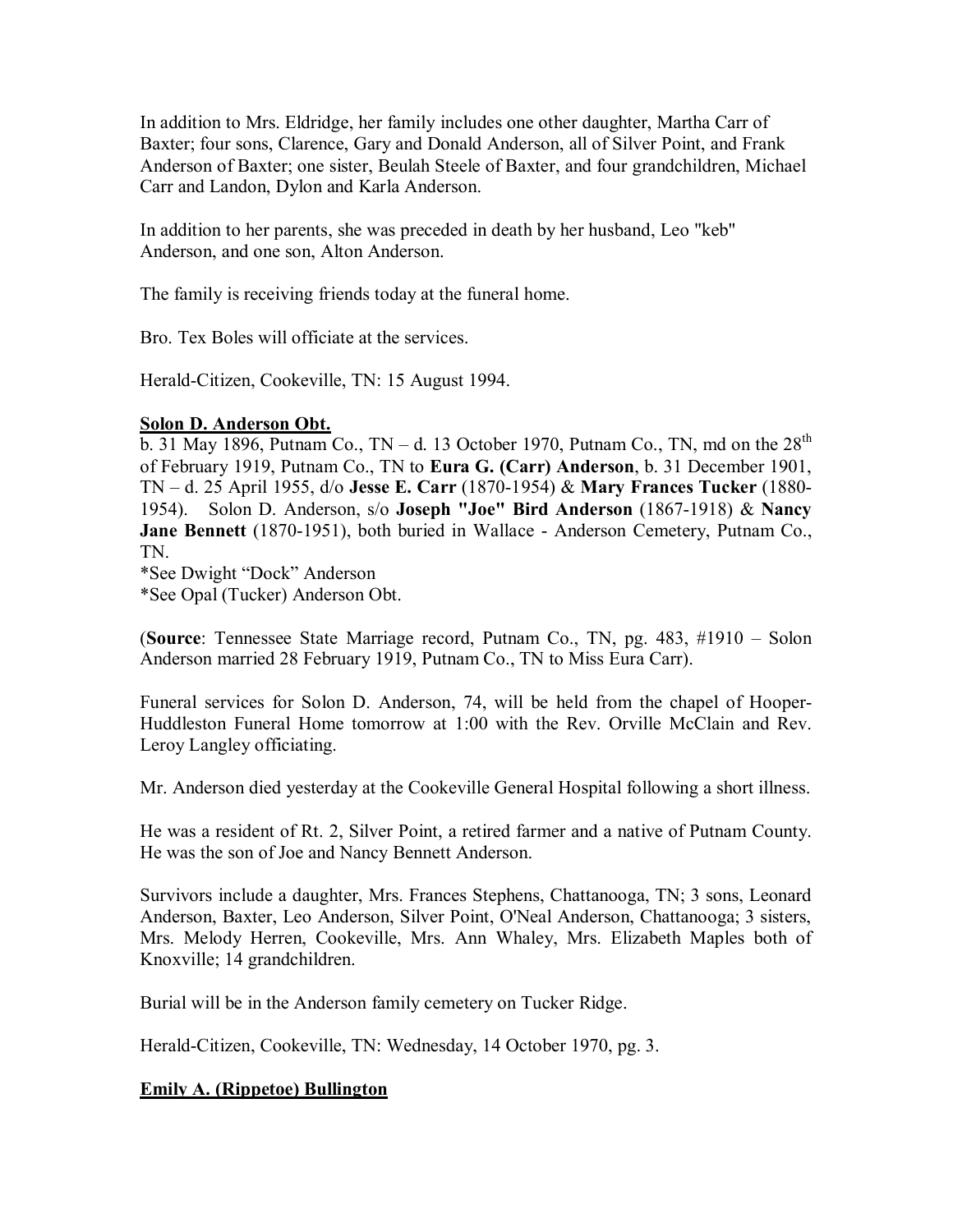b/ 20 October 1813, KY – d. 27 November 1884, Putnam Co., TN, md **Tyre Bullington Sr**., b. 4 February 1806, Sandy River, Pittsylvania, VA – d. 1873, Putnam Co., TN, s/o **William Crenshaw Bullington Sr.** (1771-1850) & **Elizabeth Jane Harris** (1774-1850). Tyre Bullington Sr. is buried in William Rippetoe Graveyard, Putnam Co., TN. Emily A. (Rippetoe) Bullington, d/o **John Rippetoe** (1784-1880) & **Mary "Polly" Allen** (1795- 1859), both buried in William Rippetoe Graveyard, Putnam Co., TN, destroyed by landowner some time in the past.

## **Ewin Carr Obt.**

b. 28 March 1905, Putnam Co., TN – d. 26 June 1979, Smithville, DeKalb Co., TN, s/o **Jesse E. Carr** (1870-1954) & **Mary Frances Tucker (**1880-1954). \*See Jesse E. Carr

**SILVER POINT** - Funeral services for Ewin Carr, 74, were held today at 2 p.m. at the chapel of Baxter Funeral Home with Bro. Orville McCaleb officiating. Burial was in Carr Cemetery.

Mr. Carr died June 26 at Sunny Point Health Care Center in Smithville, TN.

He was a native of Putnam County, the son of Jesse and Mary Tucker Carr. He was a retired farmer.

He is survived by three sons, Joe Carr of Baxter and Glenn and David Carr, both of Silver Point; a daughter, Mrs. Mildred Anderson of Baxter; and five grandchildren.

## **Henry W. Carr**

b. 18 July 1876 – d. 28 February 1880, s/o **John W. "Little John" Carr** (1822-1885) & **Eliza Jane Pointer** (1835-1892).

## **James Henry Carr**

b. 1780, VA – d. 1826, Cane Creek, Jackson Co., TN, md **Lydia Elizabeth Dodson** (1790, TN-1847, Leon, TX).

James and family were living on Cane Creek when he died in 1826. His farm was in both Jackson and White counties. This location is now in Putnam County, formed in 1854 from parts of Jackson, Overton, Smith and White counties.

James is buried in the family cemetery in an unmarked grave. Huge oak trees surround the cemetery and falling limbs may have destroyed his gravesite.

## **Jesse E. Carr**

b. 16 February 1870, Putnam Co.,  $TN - d$ . 6 August 1954, Putnam Co., TN, md on the 12th of May 1895, Putnam Co., TN to **Mary Frances (Tucker) Carr**, b. 19 July 1880, Putnam Co., TN – d. 7 September 1954, Lebanon, Wilson Co., TN, d/o **William Henry Tucker** & **Margaret E. Campbell**. Jesse E. Carr, s/o **John Wesley "Pap Lash" Carr** (1848-1939) & **Amanda Oaks**.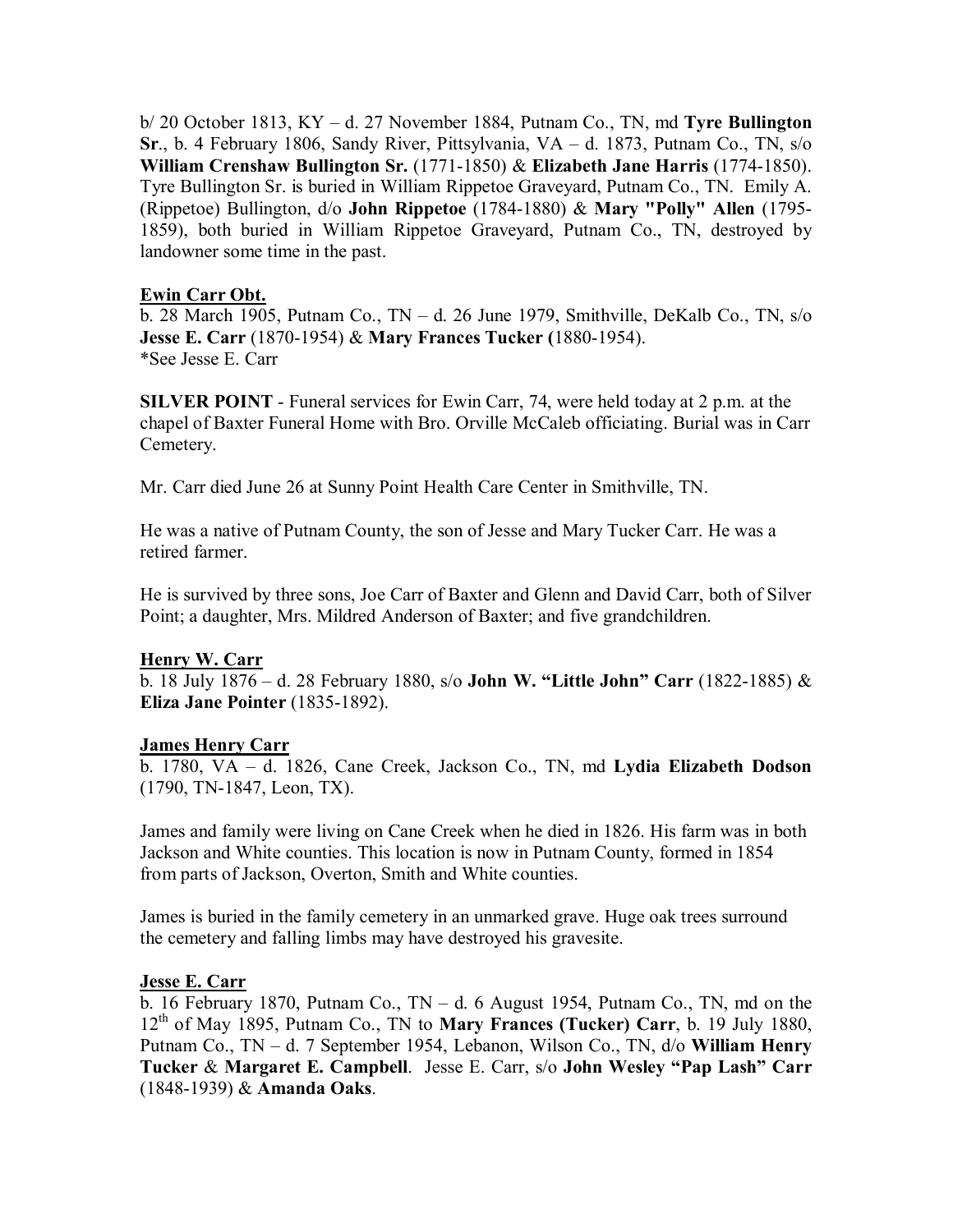\*See Solon D. Anderson Obt. \*See Ewin Carr Obt.

(**Source**: Tennessee State Marriage record, Putnam Co., TN, pg. 589 – Jessie Carr married 12 May 1895, Putnam Co., TN to Mary Tucker).

## **John W. "Little John" Carr**

b. 4 January 1822, Jackson Co., TN – d. 1 September 1885, Putnam Co., TN, md **Roena Sarah (West) Carr**, b. 7 July 1884, TN – d. 26 September 1864, TN, d/o **John West** (1801-1882) & **Celia Mary "Polly" Brown** (1806-1862). John W. "Little John" Carr also md **Eliza Jane (Pointer) Carr**, b. 14 January 1835 – d. 30 October 1892, Silver Point, Putnam Co., TN, d/o **John B. Pointer** (1801-1887), he is buried in Bohannon Cemetery, Putnam Co., TN. **Eliza Jane (Pointer) Carr** also md Pvt. **James Allen Carr**, b. 5 June 1833, Jackson Co., TN – d. 5 January 1863, Murfreesboro, Rutherford Co., TN, s/o **Elijah Carr** & **Elizabeth Lollar**.

## **John W. Carr Obt.**

Found Dead: Correspondence of the Banner

**COOKEVILLE** – September 6. – J. W. Carr, an old and respected citizen, was found dead in his bed. He was a good man and had been deputy sheriff and sheriff of Putnam county twelve years. The cause of his death is unknown. He pulled fodder all day before he died and ate a hearty supper before retiring. His bereaved family have the condolence of a host of relatives and friends.

**JAMES ALLEN CARR**, son of Elijah and Elizabeth Carr.

Husband of Eliza Jane Carr.

Father of sons: Elijah, Ward, Thomas, & Pleasant; and daughter: Elizabeth.

Enlisted July 31, 1861, at Livingston, Tennessee, in Company F, 25 Regiment, Tennessee Infantry. Private Carr suffered a severe head wound on December 31, 1862, the first day of the Battle of Murfreesboro. His name appeared on a list of Confederate prisoners who died within the Federal lines, in the Department of the Cumberland, from December 31, 1862, to March 1, 1863.

Private Carr was taken prisoner at Stone River. Cause of death was a gunshot wound. Date of death was January 5, 1863. Place of death was Murfreesboro.∼James and family were living on Cane Creek when he died in 1826. His farm was in both Jackson and White counties. This location is now in Putnam County, formed in 1854 from parts of Jackson, Overton, Smith and White counties.

James is buried in the family cemetery in an unmarked grave. Huge oak trees surround the cemetery and falling limbs may have destroyed his gravesite